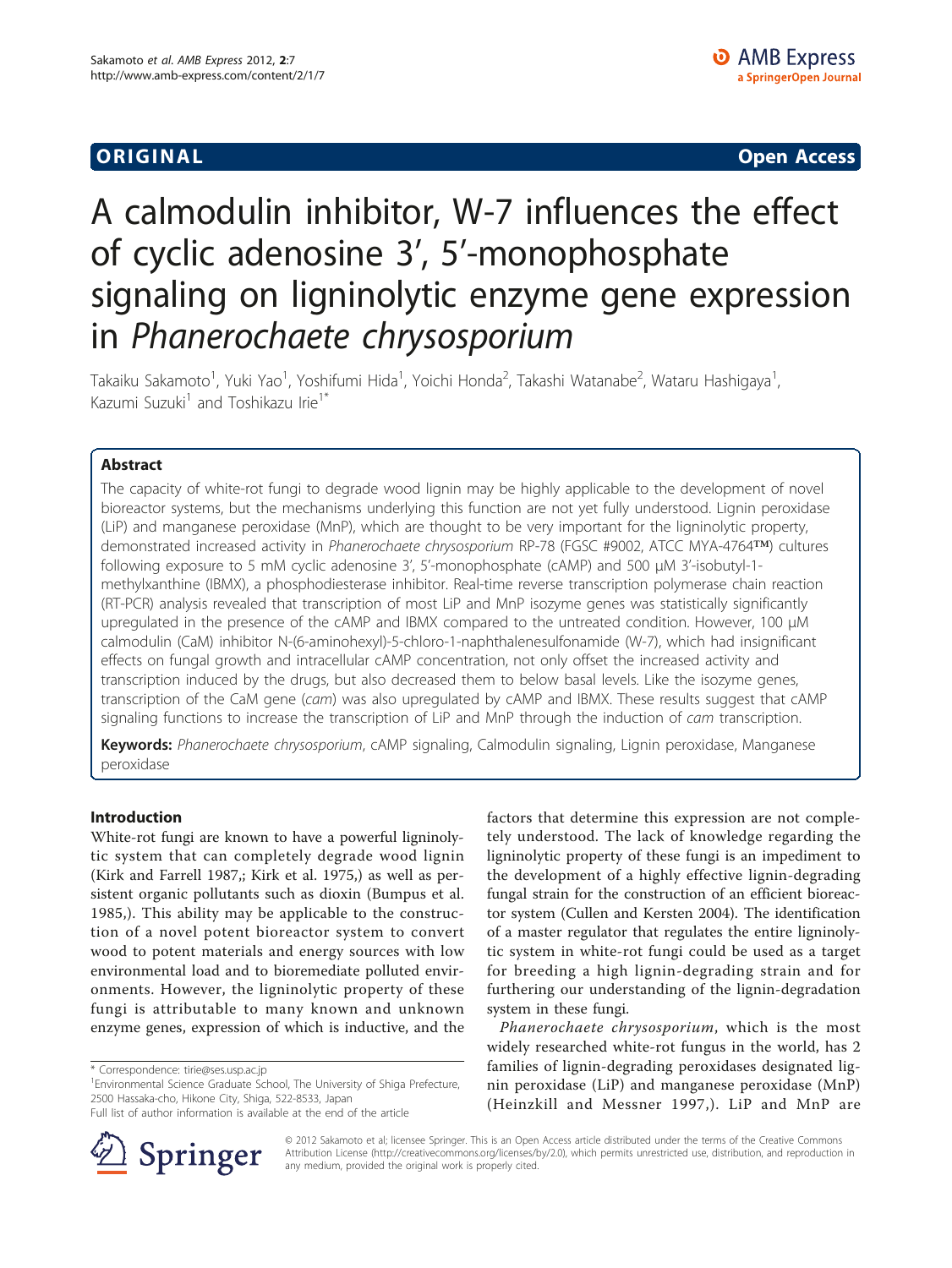thought to play an important role in initiating the lignin degrading reaction of the fungus, because they can cleave lignin structures extracellularly in the first step of lignin mineralization ([Cullen and Kersten 2004,](#page-7-0); [Gold et](#page-7-0) [al. 1984,](#page-7-0); [Tien and Kirk 1984](#page-7-0),). Moreover, LiP and MnP themselves also have potential applications in treating textile effluent ([Sedighi et al. 2009,](#page-7-0); [Singh et al. 2010](#page-7-0)). However, their expression is inductive, related to unknown factors, and known to be unstable, as is the entire ligninolytic system. Information concerning the LiP and MnP expression system is highly important and requisite not only for better understanding the expression of the entire ligninolytic system, but also for molecular breeding of high LiP- and/or high MnP-producing strains.

[MacDonald et al. \(1984\)](#page-7-0) reported that intracellular 3'-5'-cyclic adenosine monophosphate (cAMP) levels increased during P. chrysosporium degradation of straw lignin to  $CO<sub>2</sub>$  under low nitrogen conditions. [Boomi](#page-7-0)[nathan and Reddy \(1992\)](#page-7-0) subsequently indicated that atropine application to P. chrysosporium cultures repressed LiP and MnP activity, with decreasing intracellular cAMP levels. However, the relationship between cAMP and LiP and MnP expression remained unclear because the mechanism by which atropine reduced cAMP was not established, and the cAMP reduction may have been caused by repression of the enzymes. Recently, [Singh et al. \(2011\)](#page-7-0) also reported that cAMP and 3'-isobutyl-1-methylxanthine (IBMX), which is an inhibitor against phosphodiesterase (PDE), increased MnP activity. However, the effect on LiP expression was not mentioned in the report and details of the mechanism, including the effect on LiP and MnP transcriptions and the relationship between cAMP signaling and other signal transduction factors, have yet to be determined.

In this study, we demonstrate that cAMP and IBMX increase the transcription levels of most LiP and MnP isozyme genes. We also investigated the relationship between the cAMP pathway and calmodulin (CaM), which is the major second messenger in the eukaryotic calcium signaling pathway. The CaM gene (cam) is present as a single isoform in the *P. chrysosporium* genome ([Martinez et al. 2004\)](#page-7-0). We previously revealed that the CaM pathway is required for expression of *lip* and *mnp* genes in P. chrysosporium ([Minami et al. 2007](#page-7-0),; [Minami](#page-7-0) [et al. 2009,](#page-7-0); [Sakamoto et al. 2010\)](#page-7-0), but the relationship between these signaling factors that leads to LiP and MnP expression has remained unclear. Here, we report experimental results suggesting that CaM expression is regulated by the cAMP pathway, and that cAMP controls LiP and MnP expression mainly through regulation of CaM expression.

#### Materials and methods Culture conditions

P. chrysosporium RP78 (FGSC #9002, ATCC MYA-4764™) ([Stewart et al. 2000](#page-7-0)) was kindly provided by Dr. Gaskell and Dr. Cullen, USDA, Forest Products Laboratory, Madison, WI. Mycelia were maintained at 37°C on yeast malt peptone glucose (YMPG) plates (0.2% w/v yeast extract, 1% w/v malt extract, 0.2% w/v peptone, 1% w/v glucose, 0.1% w/v asparagine, 0.2% w/v  $KH_2PO_4$ , 0.1% w/v MgSO·H<sub>2</sub>O, 2% w/v agar, and 0.0001% w/v thiamine). Fungal mycelia were inoculated onto the YMPG plates and incubated at 37°C for 6 days to produce conidia. The conidia in culture were harvested in sterilized water, filtered through a 100-μm nylon cell strainer, and washed with sterilized water. The collected conidia (5  $\times$  10<sup>6</sup>) were then inoculated into a 200-ml Erlenmeyer flask under static conditions at 37°C. This flask contained 20 ml nitrogen-limited medium (1% w/v glucose, 20 mM Na-phthalate [pH 4.5], 0.0001% w/v thiamine, 1.2 mM ammonium tartrate, 0.4 mM veratryl alcohol, and 1% v/v Basal III medium [20 g KH<sub>2</sub>PO<sub>4</sub>, 5.3] g MgSO<sub>4</sub>, 1 g CaCl<sub>2</sub>, 50 mg MnSO<sub>4</sub>, 100 mg NaCl, 10 mg FeSO<sub>4</sub>·7H<sub>2</sub>O, 10 mg CoCl<sub>2</sub>, 10 mg ZnSO<sub>4</sub>·7H<sub>2</sub>O, 10 mg CuSO<sub>4</sub>, 1 mg AlK(SO<sub>4</sub>)<sub>2</sub>·12H<sub>2</sub>O, 1 mg H<sub>3</sub>BO<sub>3</sub>, 1 mg  $Na<sub>2</sub>MoO<sub>4</sub>·2H<sub>2</sub>O$ , and 150 mg nitrilotriacetate in 1 l ddH<sub>2</sub>O]) ([Kirk et al. 1978,](#page-7-0)). After incubation for 48 h under air, 3 mM veratryl alcohol was added as a stabilizer of LiP ([Cancel et al. 1993\)](#page-7-0), and the air in the headspace of the flask was replaced with  $O_2$  gas every 24 h ([Kirk and Farrell 1987\)](#page-7-0).

# Chemicals

Adenosine 3'-5'-cyclic monophosphate sodium salt monohydrate (cAMP-NaOH) was purchased from Sigma-Aldrich, Tokyo, Japan. IBMX was purchased from Wako, Osaka, Japan. This drug inhibits PDE and results in high cAMP levels. The typical CaM antagonist N-(6-aminohexyl)-5-chloro-1-naphthalenesulfonamide (W-7) hydrochloride was purchased from Wako, Osaka, Japan. This antagonist binds calcium-loaded CaM to block its  $Ca^{2+}$  signal messenger function ([Osawa et](#page-7-0) [al.1998](#page-7-0),). W-7 repressed all LiPs and MnPs at the transcriptional level via CaM inhibition ([Sakamoto et al.](#page-7-0) [2010](#page-7-0)).

Dimethyl sulfoxide (DMSO), used as the solvent for IBMX and W-7, was purchased from Nacalai Tesque, Kyoto, Japan. Two days after starting the cultures, 5 mM cAMP, 500 μM IBMX, and 100 μM W-7 were added. DMSO, instead of IBMX or W-7, was added to the culture as a control, which had no effect on enzyme activities and hyphal growth ([Sakamoto et al. 2010](#page-7-0),). The concentration of W-7 is used as in previous report ([Sakamoto et al. 2010\)](#page-7-0). The preliminary experiments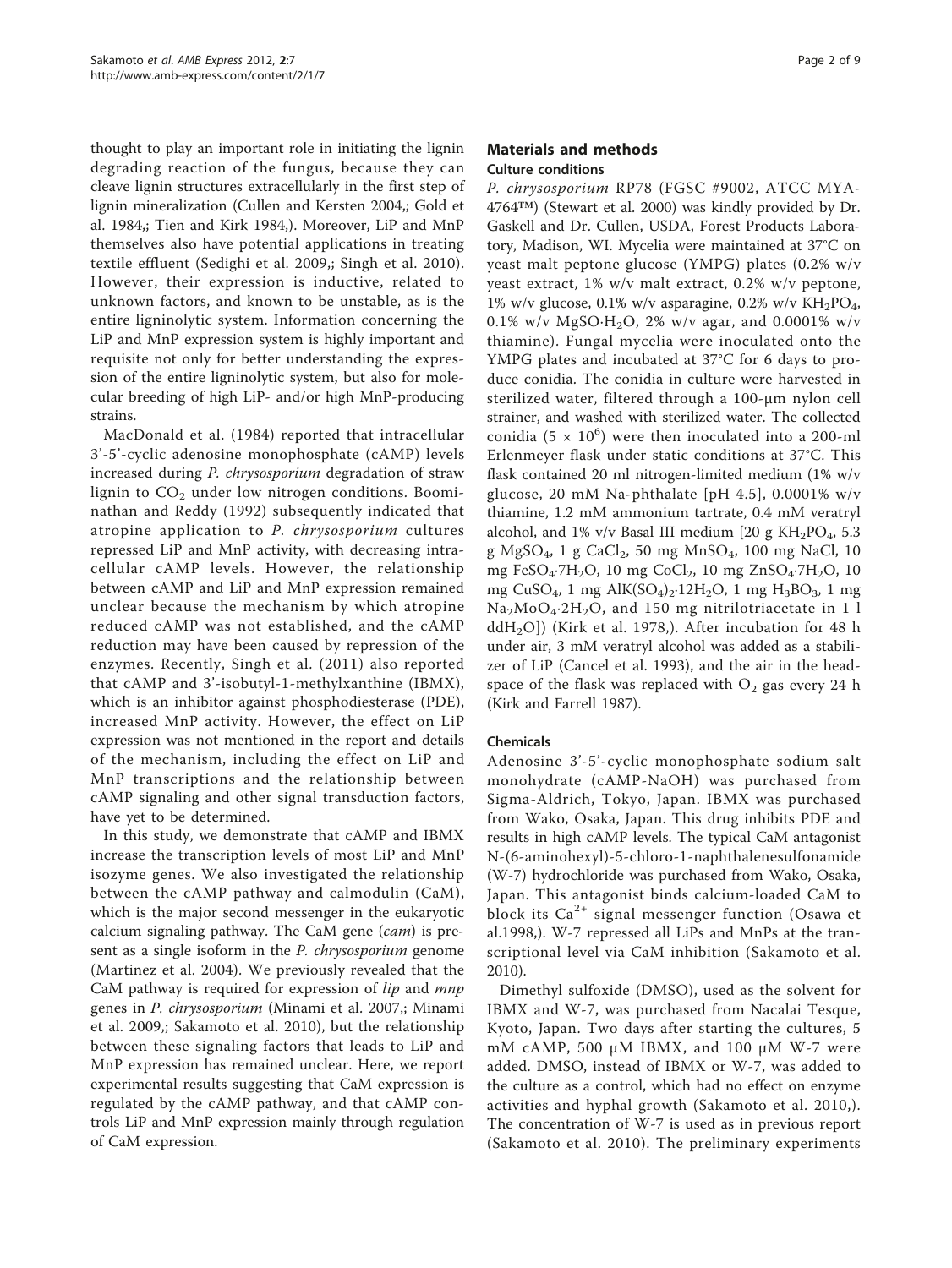revealed that 5 mM cAMP or 500 mM IBMX increases LiP and MnP activities significantly, but 1 mM cAMP or 100 mM IBMX not. However, effects of 5 mM cAMP or 500 mM IBMX alone against LiP and MnP activity were not sufficiently reproducible (data not shown). In these experiments, 500 μM IBMX and 5 mM cAMP were added together into cultures, so that the activities were stabilized.

#### Determination of ligninolytic enzyme activity

LiP activity was assayed using the method described by [Tien and Kirk \(1988\)](#page-7-0). The enzyme was incubated with 0.8 mM veratryl alcohol, 100 mM Na-tartrate buffer (pH 3.0), and 250  $\mu$ M H<sub>2</sub>O<sub>2</sub>. The extinction coefficient of veratryl aldehyde (oxidized veratryl alcohol) at 310 nm is 9,300  $M^{-1}$  cm<sup>-1</sup>. One unit of enzyme activity represents the oxidation of veratryl alcohol to veratryl aldehyde at a rate of 1  $\mu$ M/min.

MnP activity was assayed using the method described by Paszczyń[ski et al. \(1988\)](#page-7-0). This enzyme was incubated with 0.4 mM guaiacol, 50 mM Na-lactate buffer (pH 4.5), 200 μM MnSO<sub>4</sub>, and 100 μM H<sub>2</sub>O<sub>2</sub>. The extinction coefficient of oxidized guaiacol at 465 nm is  $12,100 \text{ M}^{-1}$ cm<sup>-1</sup>. One unit of enzyme activity represents guaiacol oxidation at 1 μM/min. The above assays were repeated 4 times, and the means and standard deviations of enzyme activity were calculated.

#### Measurement of dry fungal weight

The culture of each flask was recovered and washed with  $ddH<sub>2</sub>O$  on gauze. The water contained within cultures was removed by drying at 105°C for 10 hours, and the weight of fungal bodies was measured.

#### Determination of intracellular cAMP level

To confirm the effect of W-7, intracellular cAMP levels under the control and W-7-treated conditions were measured using the Tropix® cAMP-Screen™ chemiluminescent ELISA System (Applied Biosystems, Foster, USA) and PLATE LUMINO (Stratec Biomedical Systems, Birkenfeld, Germany) according to the manufacturers' protocols. For each culture condition, cAMP was extracted with ethanol, which had been previously chilled to -80°C.

#### Real-time reverse transcription polymerase chain reaction

Quantitative real-time reverse transcription polymerase chain reaction (RT-PCR) analysis was conducted as previously described ([Sakamoto et al. 2010\)](#page-7-0). Total RNA was isolated using ISOGEN (Nippon Gene, Tokyo, Japan) according to the manufacturer's protocol. After treatment with RNase-free DNase (TaKaRa, Shiga, Japan), mRNA was reverse transcribed using the Prime-Script RT Regent Kit (TaKaRa, Shiga, Japan) according

to the manufacturer's instructions and used for analysis. Quantitative real-time RT-PCR amplification was carried out for all isozyme genes of ligninolytic peroxidase, i.e. 10 lip isozyme genes (protein\_id 10957, 121822, 131738, 6811, 11110, 122202, 8895, 121806, 131707, 131709), 5 mnp isozyme genes (protein\_id 140708, 3589, 878, 8191, 4636), and *cam* (protein\_id 10767). An actin gene (protein\_id 139298) was used as endogenous reference gene, which was not valuable in quantity of its transcript among the culture conditions used in this study (Figure [1\)](#page-3-0). The genes were predicted using data from the P. chrysosporium v2.0 genome database ([Martinez et al.](#page-7-0) [2004\)](#page-7-0) available at DOE Joint Genome Institute (JGI; [http://genome.jgi-psf.org/Phchr1/Phchr1.home.html\)](http://genome.jgi-psf.org/Phchr1/Phchr1.home.html). The amplification was performed using gene-specific primers ([Sakamoto et al. 2010](#page-7-0)) and SYBR<sup>®</sup> Premix Ex TaqTM II (TaKaRa, Shiga, Japan). The experiment was repeated 4 times. PCR amplifications using a Thermal Cycler Dice TM real-time system (TaKaRa, Shiga, Japan) were performed as follows: (i) an initial denaturation step at 95°C for 10 s and (ii) 40 cycles, with each cycle consisting of denaturation at 95°C for 5 s and annealing and elongation at 60°C for 30 s. The standard curve of each gene was constructed from real-time PCR results using dilution series of the PCR product made by the same primer pair template as for real-time RT-PCR. Transcription of each gene was quantified using the standard curve. For comparisons between different culture conditions, the total amount of complementary DNA (cDNA) was normalized against that of actin.

#### Statistical analysis

Data were analyzed by one-way factorial, 2-way factorial, or 2-way repeated-measures ANOVA, and significant differences between the groups were determined by Turkey's HSD test or Bonferroni method ( $P < 0.05$ ) using SPSS version 18.01, SPSS Inc.

## Results

## Effect of exogenous cAMP and IBMX on enzyme activity

Time courses of LiP and MnP activity levels were measured following addition of various supplements to P. chrysosporium culture at 48 h after culture initiation, at which time their activity was still undetectable. LiP and MnP activity levels statistically significantly increased in the presence of 5 mM cAMP and 100 μM IBMX compared to the no-supplement control (Figure [2](#page-3-0)). W-7, a CaM inhibitor that repressed the activity and the transcription of the all isozyme genes and did not affect fungal growth in our previous study ([Sakamoto et al. 2010](#page-7-0)), blocked not only the basal activity levels but also the effect of cAMP and IBMX (Figure [2](#page-3-0)). No significant treatment-related change in hyphal growth (dry weight) of the fungus was observed over the time courses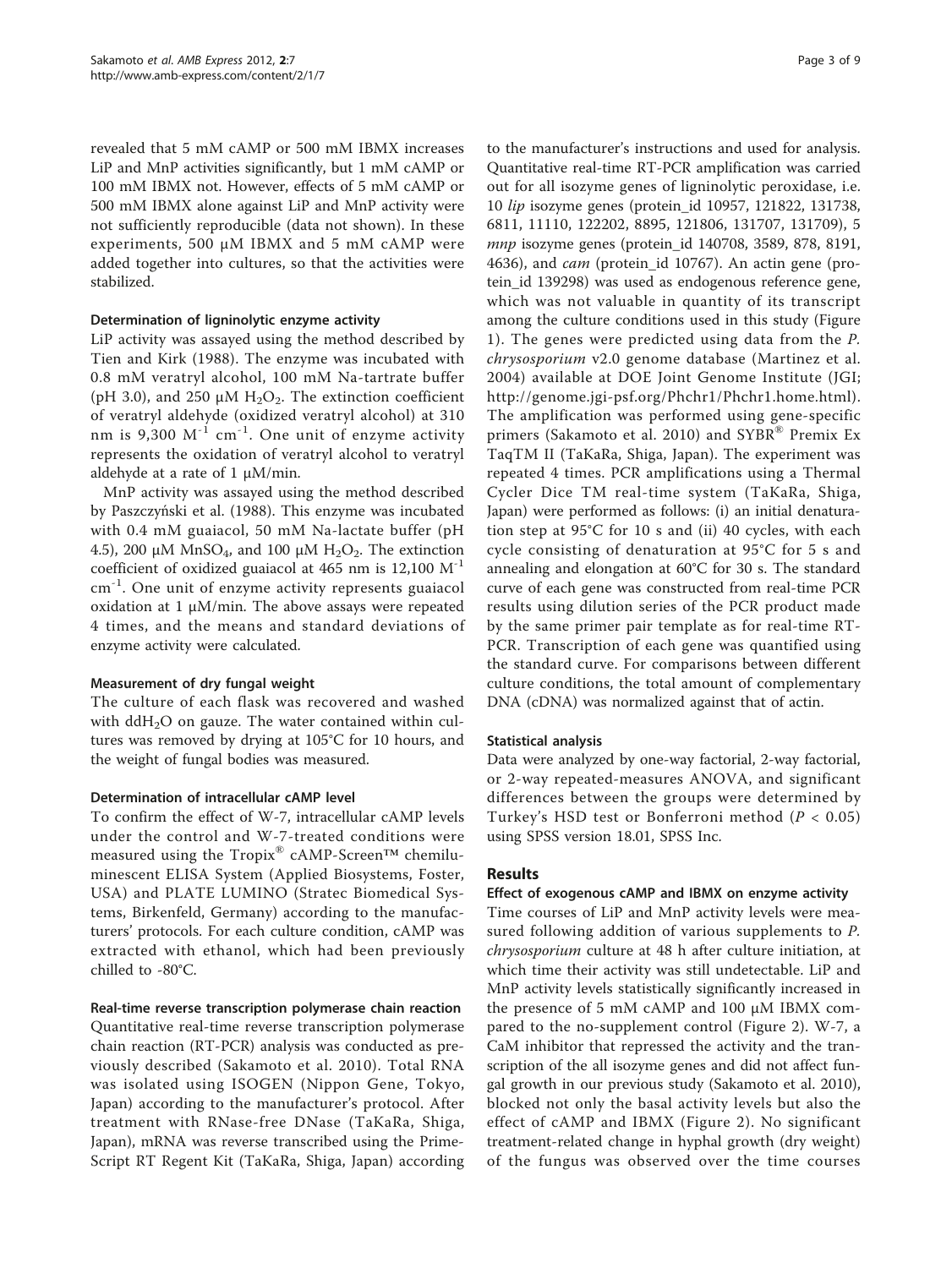<span id="page-3-0"></span>

(Figure [3\)](#page-4-0). In the case of addition of only W-7, the result was same as in the case of addition of cAMP, IBMX and W-7 (data not shown), which was already reported by [Sakamoto et al. \(2010\).](#page-7-0) These results suggest that the cAMP pathway has a positive effect on LiP and MnP expression that can be blocked by CaM inhibition.

# Transcriptions of the isozyme genes following exposure to the stimuli

The genome of P. chrysosporium RP78 is predicted to contain 10 and 5 genes encoding LiP and MnP, respectively, using the P. chrysosporium v2.0 genome database ([Martinez et al. 2004](#page-7-0)). Real-time RT-PCR was carried out to analyze changes in the quantity of transcription of these genes induced by treatment with various supplements. Total RNA was extracted from the cultures 24 h after addition of supplements at 48 h in culture.

Transcript for most of these isozyme genes was statistically significantly increased in the presence of cAMP and IBMX compared to the no-supplement condition.



Notably, transcripts of all the major isozymes (lipA,  $lipG$ , and  $mnp2$ ), which we observed to be expressed more highly than the other genes, significantly increased. Only expression of  $lipF$  was repressed in this condition (Figure [4](#page-5-0)). This finding suggests that the transcription of most isozymes can be increased by exogenously stimulated cAMP signaling, which likely at least partially led to the increase in LiP and MnP activity. W-7 functioned not only to offset the increase but to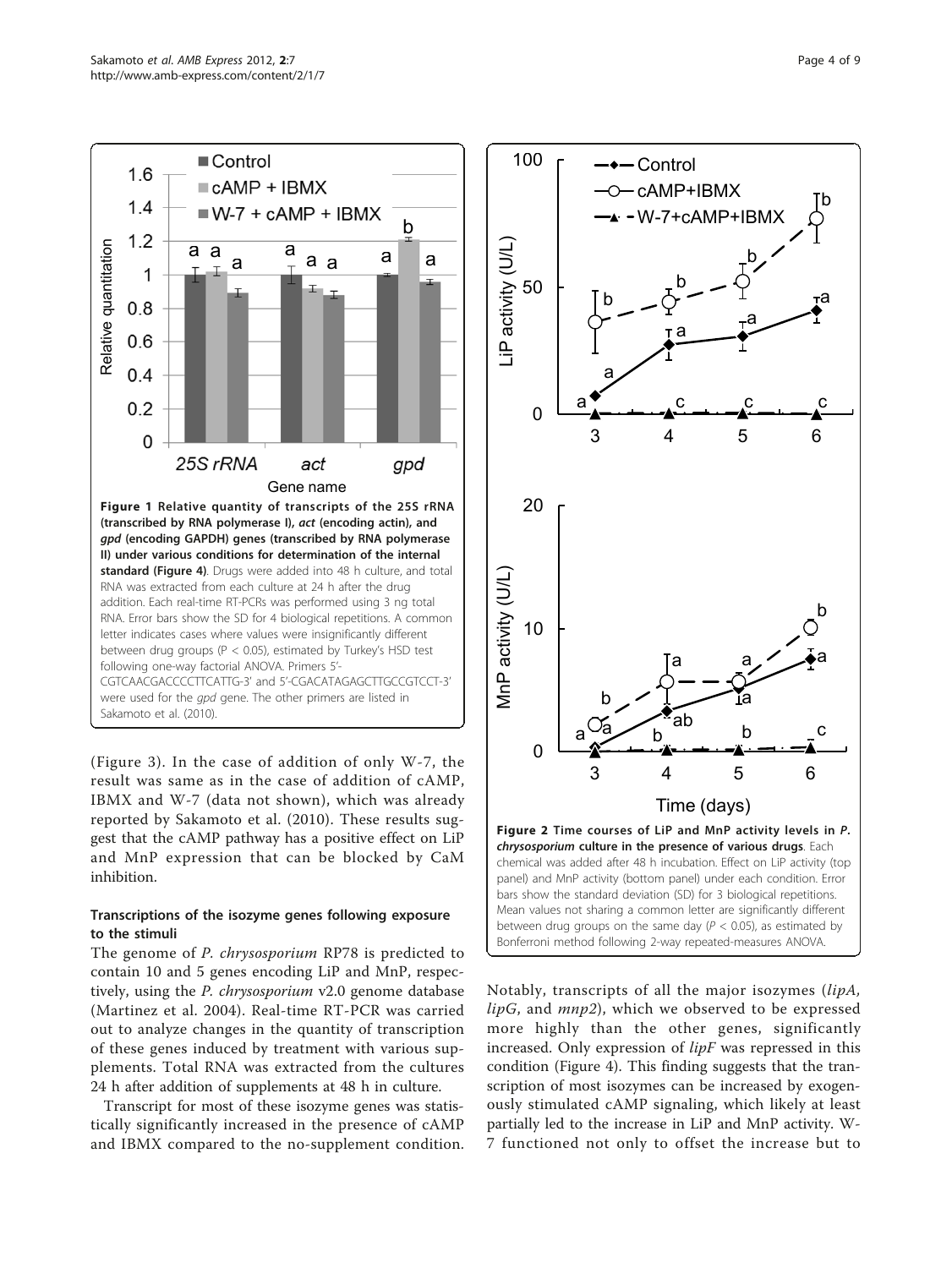<span id="page-4-0"></span>

decrease gene expression levels of some isozymes, including the major isozymes, to below basal levels in (Figure [4\)](#page-5-0).

The transcription of cam was also analyzed. It was upregulated by treatment with cAMP and IBMX, and this effect was partially blocked by W-7.

#### Intracellular concentration of cAMP following exposure to W-7

As mentioned above, W-7 repressed the activity of LiP and MnP and transcription of *lip* and *mnp* genes even in the presence of cAMP and IBMX, which upregulated transcription of *cam* as well as *lip* and *mnp* genes. Because W-7 can inhibit cAMP signaling, CaM likely acts downstream from cAMP. However, a shortage of cAMP, arising from inhibition of intracellular cAMP production via CaM inhibition, may also possibly result in reducing transcription of the isozyme genes. To clarify this ambiguity, the effect of W-7 on cAMP production was analyzed. Intracellular cAMP concentration following W-7 addition did not change compared to that of control (Figure [5](#page-6-0)). These results indicate that CaM does not regulate cAMP production, suggesting that the increased cAMP concentration affects the

transcription of genes encoding LiPs and MnPs via regulation of CaM transcription.

#### **Discussion**

Expression of all *lip* and *mnp* isozyme genes except lipC, lipF, lipH was statistically significantly increased compared to the control condition with the absence of drugs (Figure [4](#page-5-0)). This finding strongly suggests that cAMP signaling increases lip and mnp transcription levels. We have also previously reported that CaM transcription was repressed following exposure to atropine ([Minami et al. 2009\)](#page-7-0), and that  $lip$  and  $mnp$  isozyme gene transcripts were downregulated by addition of the CaM inhibitor, W-7 ([Sakamoto et al. 2010\)](#page-7-0). These observations indicated that atropine decreased endogenous cAMP concentration, which resulted in insufficient cAMP signaling to induce upregulation of cam gene transcription. This evidence is strongly supported by the observation that *cam* gene transcription was also increased by the addition of cAMP and IBMX (Figure [4\)](#page-5-0). Moreover, W-7 blocked the transcription of lip and *mnp* isozymes in the presence of cAMP and IBMX (Figure [4\)](#page-5-0) and did not affect intracellular cAMP concentration (Figure [5\)](#page-6-0). All these data suggest that cAMP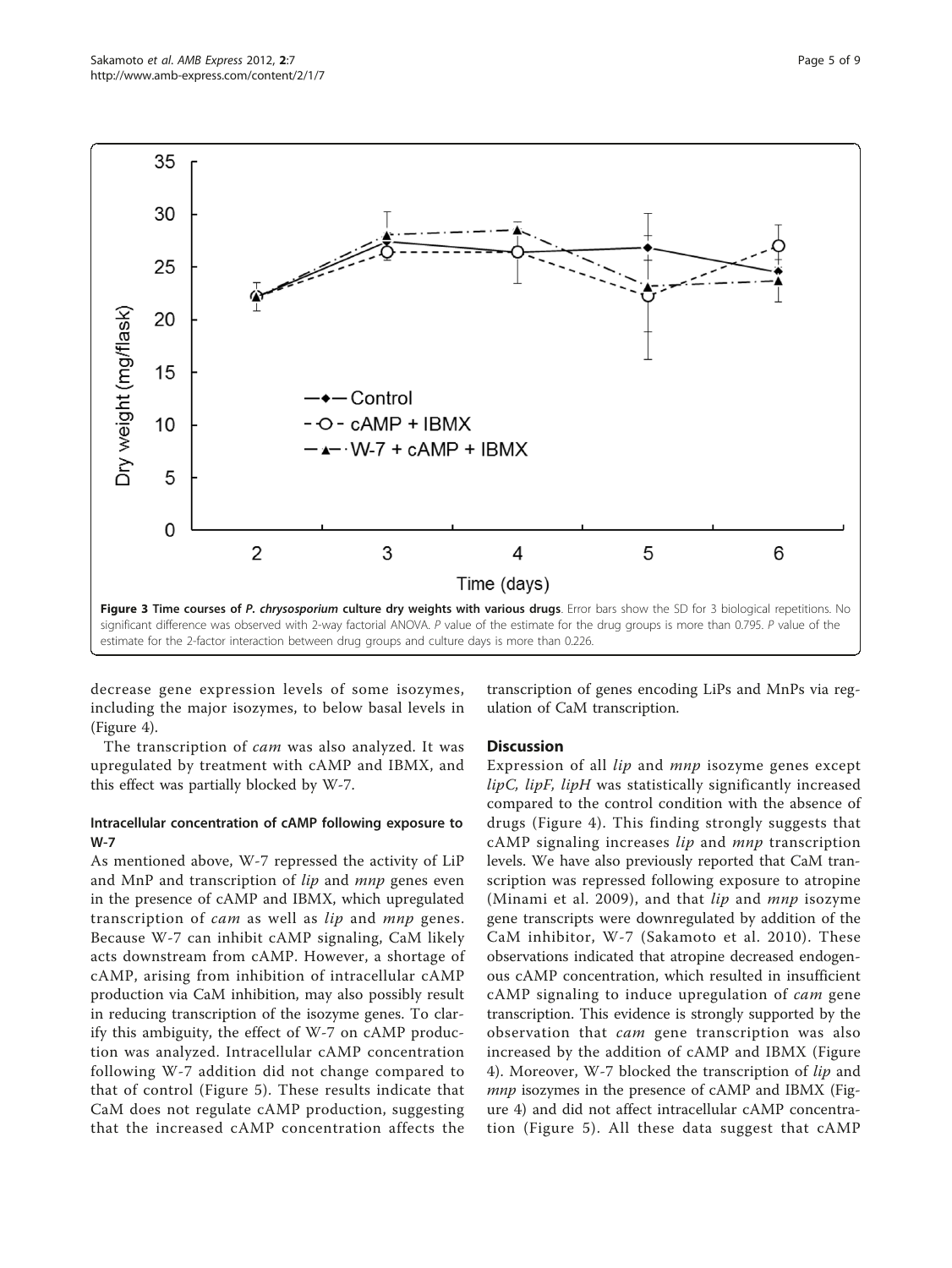<span id="page-5-0"></span>

signaling increases LiP and MnP transcripts through the induction of cam transcription.

Nevertheless, CaM function may not be the only factor to induce transcription of lip and mnp genes, because W-7 did not seem to completely block transcription of *lip* isozyme genes (Figure 4) although it repressed almost all LiP activity (Figure [2\)](#page-3-0). To some extent, W-7 also blocked the cam transcription induced by cAMP and IBMX (Figure 4), suggesting the existence of a CaM signaling feedback loop that comprises a selfinducible system in which CaM protein itself upregulates cam expression as discussed in our previous report ([Sakamoto et al. 2010\)](#page-7-0). Further study is required to determine whether the CaM has other functions including post-transcriptional effects on the expression of LiP and MnP. Additionally, lipF regulation, transcription of which was not upregulated following exposure to cAMP and IBMX, should also be further analyzed. The diagram of cAMP and CaM pathways for the LiP and MnP expression has been updated based on the present results (Figure [6](#page-6-0)). Of course, there are many other

regulating factors, which are not described in Figure [6](#page-6-0), for example,  $Mn^{2+}$  that causes reverse effect between LiP and MnP production [\(Bonnarme 1990\)](#page-7-0) and nitrogen starvation and reactive oxygen species (ROS) as described below.

P. chrysosporium must be starved of nitrogen or carbon and exposed to ROS to induce expression of LiP and MnP at the transcriptional level ([Belinky et al.](#page-7-0) [2003](#page-7-0),; [Li et al. 1995,](#page-7-0)). cAMP was reported to correlate with starvation conditions regardless of ROS [\(Belinky et](#page-7-0) [al. 2003\)](#page-7-0), and another  $Ca^{2+}$  signaling factor, protein kinase C, was reported to demonstrate involvement in ROS signaling underlying LiP expression ([Matityahu et](#page-7-0) [al. 2010](#page-7-0)). However, our results indicate cross-talk between the cAMP and  $Ca^{2+}$  signaling pathways. Although cAMP signaling may activate the downstream signaling pathway and ultimately induce LiP and MnP expression in the presence of ROS, cAMP signaling pathway genes are not good breeding targets, because cAMP signaling is important not only to expression of LiP and MnP but also to various functions of fungi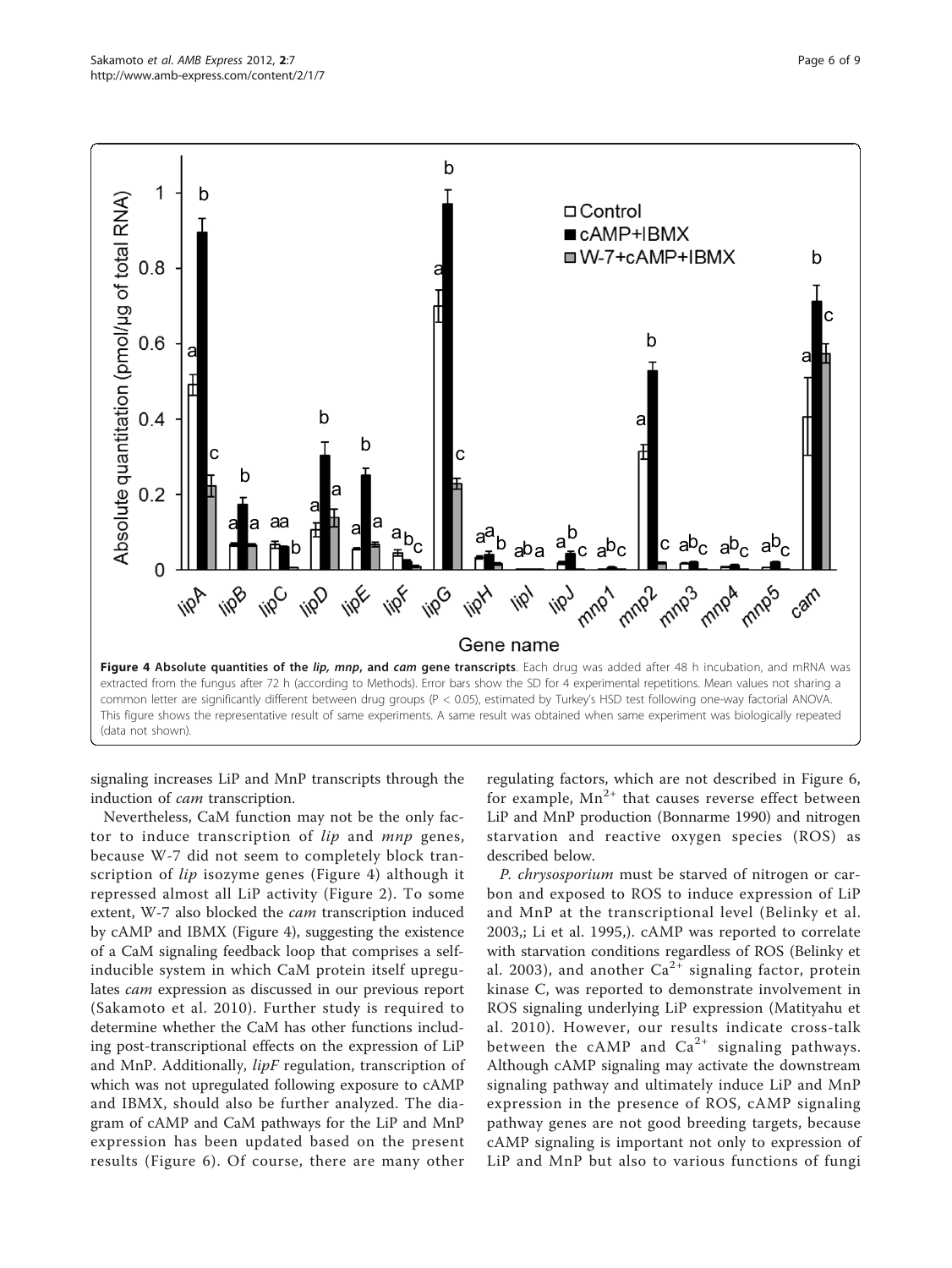<span id="page-6-0"></span>

involved in vegetative growth ([Kronstad et al. 1998,](#page-7-0); [Liebmann et al. 2003](#page-7-0),; [Takano et al. 2001](#page-7-0),). The same goes for CaM, which is necessary for hyphal growth and many physiological functions of fungi ([Ahn and Suh](#page-7-0) [2007,](#page-7-0); [Davis et al. 1986](#page-7-0),; [Rao et al. 1998](#page-7-0),; [Sato et al.](#page-7-0) [2004,](#page-7-0); [Wang et al. 2006](#page-7-0)). Although the addition of 100 μM W-7 at 2 days after culture initiation did not significantly affect fungal growth using our method (Figure [3](#page-4-0)), 200 μM W-7 decreased fungal growth using the same method ([Sakamoto et al. 2010\)](#page-7-0). We are currently investigating CaM-interacting proteins to analyze the downstream pathway regulated by CaM with the aim to identify a breeding target that does not affect fungal growth, and trying to develop an efficient practicable transformation system of P. chrysosporium so that a high throughput detection system for the target gene could be constructed.

The relationship between ROS and CaM still remains to be analyzed. CaM antagonists such as W-7 have been reported to reduce oxidative stress-induced cell death generated by mitochondrial dysfunction in neurons [\(Lee](#page-7-0) [et al. 2005](#page-7-0),; [Shen et al. 2001](#page-7-0)). Since the cell death was caused by oxidized cholesterols and, in Caenorhabditis elegans and brain of worker honeybees, oxysterol-binding protein-like protein was detected as a protein interacting with CaM [\(Shen et al. 2008](#page-7-0),; [Calábria et al. 2008](#page-7-0)), oxysterol produced by ROS may be speculated to interact with a CaM-oxysterol binding protein complex to



signal the expression LiP and MnP in P. chrysosporium. We will analyze possible correlations following the search for CaM-interacting proteins.

#### Acknowledgements

We are grateful to Dr. J. Gaskell and Dr. D. Cullen for providing P. chrysosporium strain RP78. This work was supported in part by a research grant for Mission Research on Sustainable Humanosphere from Research Institute for Sustainable Humanosphere (RISH), Kyoto University, and by a Grant-in-Aid for Scientific Research (C) (to T.I.).

#### Competing interests

The authors declare that they have no competing interests.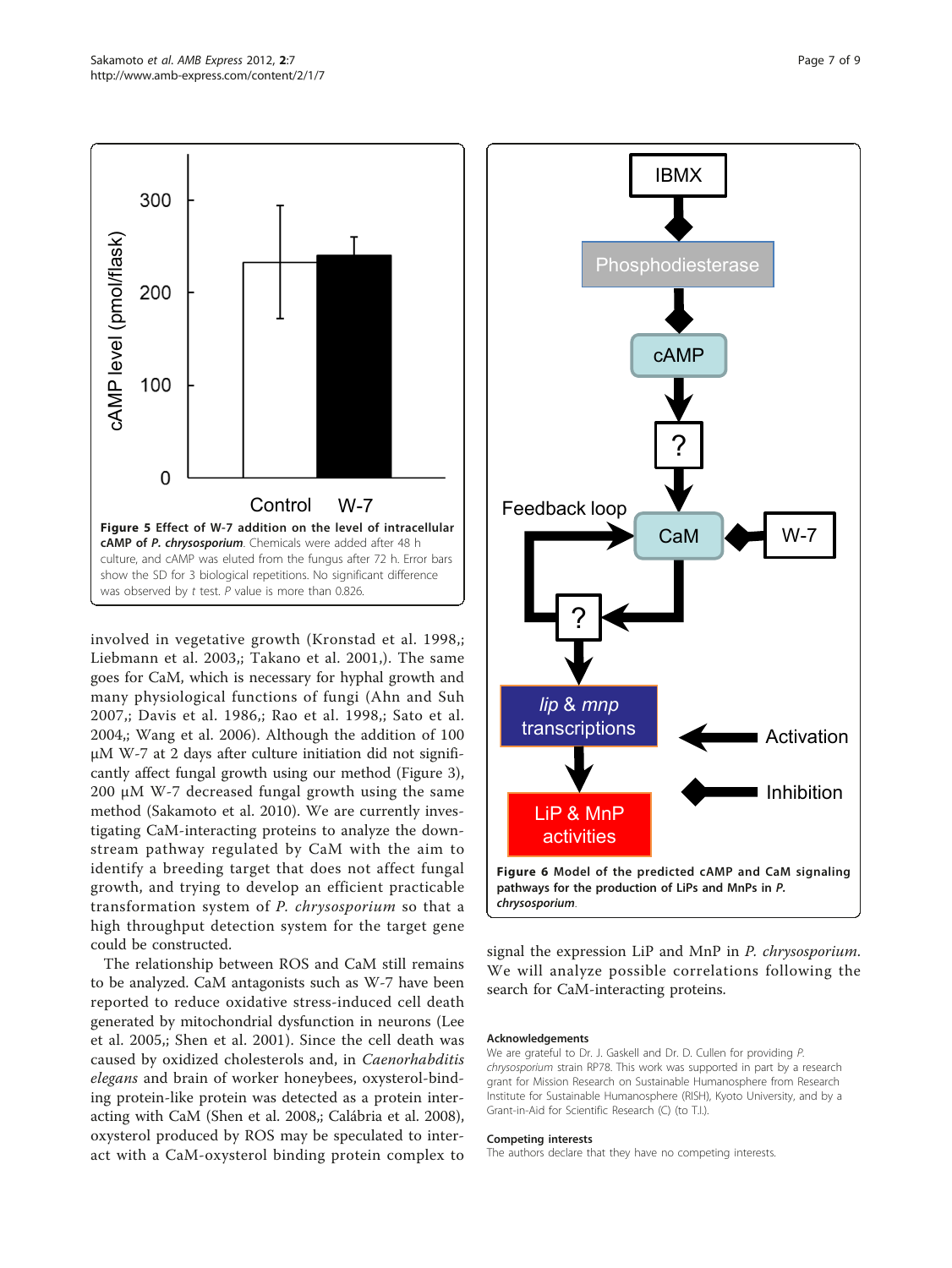#### <span id="page-7-0"></span>Author details

<sup>1</sup> Environmental Science Graduate School, The University of Shiga Prefecture, 2500 Hassaka-cho, Hikone City, Shiga, 522-8533, Japan <sup>2</sup>Research Institute for Sustainable Humanosphere, Kyoto University, Gokasho, Uji, Kyoto, 611-0011, Japan

#### Received: 13 January 2012 Accepted: 24 January 2012 Published: 24 January 2012

#### References

- Ahn I-P, Suh S-C (2007) Calcium/calmodulin-dependent signaling for prepenetration development in Cochliobolus miyabeanus infecting rice. J Gen Plant Pathol 73:113–120. doi:10.1007/s10327-006-0326-4.
- Belinky PA, Flikshtein N, Lechenko S, Gepstein S, Dosoretz CG (2003) [Reactive](http://www.ncbi.nlm.nih.gov/pubmed/14602606?dopt=Abstract) [oxygen species and induction of lignin peroxidase in](http://www.ncbi.nlm.nih.gov/pubmed/14602606?dopt=Abstract) Phanerochaete [chrysosporium](http://www.ncbi.nlm.nih.gov/pubmed/14602606?dopt=Abstract). Appl Environ Microbiol 69:6500–6506. doi:10.1128/ AEM.69.11.6500-6506.2003.
- Bonnarme P, Jeffries TW (1990) Mn(II) Regulation of lignin peroxidases and manganese-dependent peroxidases from lignin-degrading white rot fungi. Appl Biochem Microbiol 56:210–217
- Boominathan K, Reddy CA (1992[\) cAMP-mediated differential regulation of lignin](http://www.ncbi.nlm.nih.gov/pubmed/1319067?dopt=Abstract) [peroxidase and manganese-dependent peroxidase production in the white](http://www.ncbi.nlm.nih.gov/pubmed/1319067?dopt=Abstract)rot basidiomycete [Phanerochaete chrysosporium](http://www.ncbi.nlm.nih.gov/pubmed/1319067?dopt=Abstract). Proc Natl Acad Sci USA 89:5586–5590. doi:10.1073/pnas.89.12.5586.
- Bumpus J, Tien M, Wright D, Aust S (1985) [Oxidation of persistent environmental](http://www.ncbi.nlm.nih.gov/pubmed/3925550?dopt=Abstract) [pollutants by a white rot fungus.](http://www.ncbi.nlm.nih.gov/pubmed/3925550?dopt=Abstract) Science 228:1434–1436. doi:10.1126/ science.3925550.
- Calábria LK, Hernandez GL, Teixeira RR, de Sousa VM, Espindola FS (2008) Identification of calmodulin-binding proteins in brain of worker honeybees. Comp Biochem Physiol, Part B: Biochem Mol Biol 151:41–45. doi:10.1016/j. cbpb.2008.05.006.
- Cancel AM, Orth AB, Tien M (1993) [Lignin and veratryl alcohol are not inducers](http://www.ncbi.nlm.nih.gov/pubmed/8215363?dopt=Abstract) of the ligninolytic system of [Phanerochaete chrysosporium](http://www.ncbi.nlm.nih.gov/pubmed/8215363?dopt=Abstract). Appl Environ Microbiol 59:2909–2913
- Cullen D, Kersten P (2004) Enzymology and molecular biology of lignin degradation. In: Brambl R, Marzulf GA (ed) The mycota III. Biochemistry and molecular biology. Springer, Berlin, 249–273
- Davis TN, Urdea MS, Masiarz FR, Thorner J (1986) [Isolation of the yeast](http://www.ncbi.nlm.nih.gov/pubmed/3533275?dopt=Abstract) [calmodulin gene: Calmodulin is an essential protein.](http://www.ncbi.nlm.nih.gov/pubmed/3533275?dopt=Abstract) Cell 47:423–431. doi:10.1016/0092-8674(86)90599-4.
- Gold MH, Kuwahara M, Chiu AA, Glenn JK (1984) [Purification and characterization](http://www.ncbi.nlm.nih.gov/pubmed/6497376?dopt=Abstract) of an extracellular  $H_2O_2$ -requiring diarylpropane oxygenase from the white rot basidiomycete, [Phanerochaete chrysosporium](http://www.ncbi.nlm.nih.gov/pubmed/6497376?dopt=Abstract). Arch Biochem Biophys 234:353–362. doi:10.1016/0003-9861(84)90280-7.
- Heinzkill M, Messner K (1997) The ligninolytic system of fungi. In: Anke T (ed) Fungal biotechnology. Chapman & Hall, Weinheim, Germany pp 213–227
- Kirk TK, Connors WJ, Bleam RD, Hackett WF, Zeikus JG (1975) [Preparation and](http://www.ncbi.nlm.nih.gov/pubmed/1058470?dopt=Abstract) [microbial](http://www.ncbi.nlm.nih.gov/pubmed/1058470?dopt=Abstract) [decomposition](http://www.ncbi.nlm.nih.gov/pubmed/1058470?dopt=Abstract) [of](http://www.ncbi.nlm.nih.gov/pubmed/1058470?dopt=Abstract) [synthetic](http://www.ncbi.nlm.nih.gov/pubmed/1058470?dopt=Abstract) [\[](http://www.ncbi.nlm.nih.gov/pubmed/1058470?dopt=Abstract)<sup>14</sup>C]ligins. Proc Natl Acad Sci USA 72:2515–2519. doi:10.1073/pnas.72.7.2515.
- Kirk TK, Farrell RL (1987) Enzymatic "[combustion": the microbial degradation of](http://www.ncbi.nlm.nih.gov/pubmed/3318677?dopt=Abstract) [lignin.](http://www.ncbi.nlm.nih.gov/pubmed/3318677?dopt=Abstract) Annu Rev Microbiol 41:465–505. doi:10.1146/annurev. mi.41.100187.002341.
- Kirk TK, Schultz E, Connors WJ, Lorenz LF, Zeikus JG (1978) Influence of culture parameters on lignin metabolism by Phanerochaete chrysosporium. Arch Microbiol 117:277–285. doi:10.1007/BF00738547.
- Kronstad J, De Maria D, Funnell D, Laidlaw RD, Lee N, de Sá MM, Ramesh M (1998[\) Signaling via cAMP in fungi: interconnections with mitogen-activated](http://www.ncbi.nlm.nih.gov/pubmed/9799282?dopt=Abstract) [protein kinase pathways.](http://www.ncbi.nlm.nih.gov/pubmed/9799282?dopt=Abstract) Arch Microbiol 170:395–404. doi:10.1007/ s002030050659.
- Lee CS, Park SY, Ko HH, Song JH, Shin YK, Han ES (2005) [Inhibition of MPP](http://www.ncbi.nlm.nih.gov/pubmed/15627517?dopt=Abstract) [-induced mitochondrial damage and cell death by trifluoperazine and W-7](http://www.ncbi.nlm.nih.gov/pubmed/15627517?dopt=Abstract) [in PC12 cells.](http://www.ncbi.nlm.nih.gov/pubmed/15627517?dopt=Abstract) Neurochem Int 46:169–178. doi:10.1016/j.neuint.2004.07.007.
- Li D, Alic M, Brown JA, Gold MH (1995) [Regulation of manganese peroxidase](http://www.ncbi.nlm.nih.gov/pubmed/7887613?dopt=Abstract) [gene transcription by hydrogen peroxide, chemical stress, and molecular](http://www.ncbi.nlm.nih.gov/pubmed/7887613?dopt=Abstract) [oxygen.](http://www.ncbi.nlm.nih.gov/pubmed/7887613?dopt=Abstract) Appl Environ Microbiol 61:341–345
- Liebmann B, Gattung S, Jahn B, Brakhage AA (2003) [cAMP signaling in](http://www.ncbi.nlm.nih.gov/pubmed/12734751?dopt=Abstract) Aspergillus fumigatus [is involved in the regulation of the virulence gene](http://www.ncbi.nlm.nih.gov/pubmed/12734751?dopt=Abstract) pksP and in [defense against killing by macrophages.](http://www.ncbi.nlm.nih.gov/pubmed/12734751?dopt=Abstract) Mol Genet Genomics 269:420–435. doi:10.1007/s00438-003-0852-0.
- MacDonald MJ, Paterson A, Broda P (1984[\) Possible relationship between cyclic](http://www.ncbi.nlm.nih.gov/pubmed/6090435?dopt=Abstract) [AMP and idiophasic metabolism in the white rot fungus](http://www.ncbi.nlm.nih.gov/pubmed/6090435?dopt=Abstract) Phanerochaete [chrysosporium](http://www.ncbi.nlm.nih.gov/pubmed/6090435?dopt=Abstract). J Bacteriol 160:470–472
- Martinez D, Larrondo LF, Putnam N, Gelpke MD, Huang K, Chapman J, Helfenbein KG, Ramaiya P, Detter JC, Larimer F, Coutinho PM, Henrissat B, Berka R, Cullen D, Rokhsar D (2004[\) Genome sequence of the lignocellulose](http://www.ncbi.nlm.nih.gov/pubmed/15122302?dopt=Abstract) degrading fungus [Phanerochaete chrysosporium](http://www.ncbi.nlm.nih.gov/pubmed/15122302?dopt=Abstract) strain RP78. Nat Biotechnol 22:695–700. doi:10.1038/nbt967.
- Matityahu A, Hadar Y, Belinky PA (2010) Involvement of protein kinase C in lignin peroxidase expression in oxygenated cultures of the white rot fungus Phanerochaete chrysosporium. Enzyme Microb Technol 47:59–63. doi:10.1016/j. enzmictec.2010.05.002.
- Minami M, Kureha O, Mori M, Kamitsuji H, Suzuki K, Irie T (2007[\) Long serial](http://www.ncbi.nlm.nih.gov/pubmed/17308906?dopt=Abstract) [analysis of gene expression for transcriptome profiling during the initiation](http://www.ncbi.nlm.nih.gov/pubmed/17308906?dopt=Abstract) [of ligninolytic enzymes production in](http://www.ncbi.nlm.nih.gov/pubmed/17308906?dopt=Abstract) Phanerochaete chrysosporium. Appl Microbiol Biotechnol 75:609–618. doi:10.1007/s00253-007-0850-y.
- Minami M, Suzuki K, Shimizu A, Hongo T, Sakamoto T, Ohyama N, Kitaura H, Kusaka A, Iwama K, Irie T (2009) [Changes in the gene expression of the](http://www.ncbi.nlm.nih.gov/pubmed/19661694?dopt=Abstract) white rot fungus [Phanerochaete chrysosporium](http://www.ncbi.nlm.nih.gov/pubmed/19661694?dopt=Abstract) due to the addition of [atropine.](http://www.ncbi.nlm.nih.gov/pubmed/19661694?dopt=Abstract) Biosci Biotechnol Biochem 73:1722–1731. doi:10.1271/bbb.80870.
- Osawa M, Swindells MB, Tanikawa J, Tanaka T, Mase T, Furuya T, Ikura M (1998) [Solution structure of calmodulin-W-7 complex: the basis of diversity in](http://www.ncbi.nlm.nih.gov/pubmed/9514729?dopt=Abstract) [molecular recognition.](http://www.ncbi.nlm.nih.gov/pubmed/9514729?dopt=Abstract) J Mol Biol 276:165–176. doi:10.1006/jmbi.1997.1524.
- Paszczyński A, Crawford RL, Huynh V-B (1988) Manganese peroxidase of Phanerochaete chrysosporium: Purification. Methods Enzymol 161:264–270
- Rao JP, Sashidhar RB, Subramanyam C (1998) Inhibition of aflatoxin production by trifluoperazine in Aspergillus parasiticus NRRL 2999. World J Microbiol Biotechnol 14:71–75
- Sakamoto T, Kitaura H, Minami M, Honda Y, Watanabe T, Ueda A, Suzuki K, Irie T (2010[\) Transcriptional effect of a calmodulin inhibitor, W-7, on the ligninolytic](http://www.ncbi.nlm.nih.gov/pubmed/20532887?dopt=Abstract) enzyme genes in [Phanerochaete chrysosporium](http://www.ncbi.nlm.nih.gov/pubmed/20532887?dopt=Abstract). Curr Genet 56:401–410. doi:10.1007/s00294-010-0309-z.
- Sato T, Ueno Y, Watanabe T, Mikami T, Matsumoto T (2004) [Role](http://www.ncbi.nlm.nih.gov/pubmed/15305037?dopt=Abstract) [of](http://www.ncbi.nlm.nih.gov/pubmed/15305037?dopt=Abstract) [Ca](http://www.ncbi.nlm.nih.gov/pubmed/15305037?dopt=Abstract)<sup>2</sup> [+](http://www.ncbi.nlm.nih.gov/pubmed/15305037?dopt=Abstract) [/calmodulin signaling pathway on morphological development of](http://www.ncbi.nlm.nih.gov/pubmed/15305037?dopt=Abstract) Candida [albicans](http://www.ncbi.nlm.nih.gov/pubmed/15305037?dopt=Abstract). Biol Pharm Bull 27:1281–1284. doi:10.1248/bpb.27.1281.
- Sedighi M, Karimi A, Vahabzadeh F (2009[\) Involvement of ligninolytic enzymes of](http://www.ncbi.nlm.nih.gov/pubmed/19395172?dopt=Abstract) Phanerochaete chrysosporium [in treating the textile effluent containing](http://www.ncbi.nlm.nih.gov/pubmed/19395172?dopt=Abstract) [Astrazon Red FBL in a packed-bed bioreactor.](http://www.ncbi.nlm.nih.gov/pubmed/19395172?dopt=Abstract) J Hazard Mater 169:88–93. doi:10.1016/j.jhazmat.2009.03.070.
- Shen H-M, Yang C-F, Ding W-X, Liu J, Ong C-N (2001) Superoxide radical-initiated apoptotic signalling pathway in selenite-treated HepG2 cells: mitochondria serve as the main target. Free Radical Biol Med 30:9–21. doi:10.1016/S0891- 5849(00)00421-4.
- Shen X, Valencia CA, Gao W, Cotten SW, Dong B, Huang B-C, Liu R (2008) [Ca](http://www.ncbi.nlm.nih.gov/pubmed/17854888?dopt=Abstract)<sup>2</sup> [+](http://www.ncbi.nlm.nih.gov/pubmed/17854888?dopt=Abstract) [/Calmodulin-binding proteins from the](http://www.ncbi.nlm.nih.gov/pubmed/17854888?dopt=Abstract) C. elegans proteome. Cell Calcium 43:444–456. doi:10.1016/j.ceca.2007.07.008.
- Singh D, Zeng J, Chen S (2011) [Increasing manganese peroxidase productivity of](http://www.ncbi.nlm.nih.gov/pubmed/21535047?dopt=Abstract) Phanerochaete chrysosporium [by optimizing carbon sources and](http://www.ncbi.nlm.nih.gov/pubmed/21535047?dopt=Abstract) [supplementing small molecules.](http://www.ncbi.nlm.nih.gov/pubmed/21535047?dopt=Abstract) Lett Appl Microbiol 53:120–123. doi:10.1111/ j.1472-765X.2011.03070.x.
- Singh S, Pakshirajan K, Daverey A (2010) [Enhanced decolourization of Direct Red-](http://www.ncbi.nlm.nih.gov/pubmed/19960234?dopt=Abstract)[80 dye by the white rot fungus](http://www.ncbi.nlm.nih.gov/pubmed/19960234?dopt=Abstract) Phanerochaete chrysosporium employing [sequential design of experiments.](http://www.ncbi.nlm.nih.gov/pubmed/19960234?dopt=Abstract) Biodegradation 21:501–511. doi:10.1007/ s10532-009-9319-2.
- Stewart P, Gaskell J, Cullen D (2000) [A homokaryotic derivative of a](http://www.ncbi.nlm.nih.gov/pubmed/10742252?dopt=Abstract) Phanerochaete chrysosporium [strain and its use in genomic analysis of](http://www.ncbi.nlm.nih.gov/pubmed/10742252?dopt=Abstract) [repetitive elements.](http://www.ncbi.nlm.nih.gov/pubmed/10742252?dopt=Abstract) Appl Environ Microbiol 66:1629–1633. doi:10.1128/ AEM.66.4.1629-1633.2000.
- Takano Y, Komeda K, Kojima K, Okuno T (2001) [Proper regulation of cyclic AMP](http://www.ncbi.nlm.nih.gov/pubmed/11605954?dopt=Abstract)[dependent protein kinase is required for growth, conidiation, and](http://www.ncbi.nlm.nih.gov/pubmed/11605954?dopt=Abstract) [appressorium function in the anthracnose fungus](http://www.ncbi.nlm.nih.gov/pubmed/11605954?dopt=Abstract) Colletotrichum lagenarium. Mol Plant Microbe Interact 14:1149–1157. doi:10.1094/MPMI.2001.14.10.1149.
- Tien M, Kirk TK (1984) [Lignin-degrading enzyme from](http://www.ncbi.nlm.nih.gov/pubmed/16593451?dopt=Abstract) Phanerochaete chrysosporium[: Purification, characterization, and catalytic properties of a](http://www.ncbi.nlm.nih.gov/pubmed/16593451?dopt=Abstract) unique H<sub>2</sub>O<sub>2</sub>-requiring oxygenase. Proc Natl Acad Sci USA 81:2280-2284. doi:10.1073/pnas.81.8.2280.
- Tien M, Kirk TK (1988) Lignin peroxidase of Phanerochaete chrysosporium. Methods Enzymol 161:238–249
- Wang G, Lu L, Zhang C-Y, Singapuri A, Yuan S (2006[\) Calmodulin concentrates at](http://www.ncbi.nlm.nih.gov/pubmed/16983484?dopt=Abstract) [the apex of growing hyphae and localizes to the Spitzenkörper in](http://www.ncbi.nlm.nih.gov/pubmed/16983484?dopt=Abstract) Aspergillus [nidulans](http://www.ncbi.nlm.nih.gov/pubmed/16983484?dopt=Abstract). Protoplasma 228:159–166. doi:10.1007/s00709-006-0181-3.